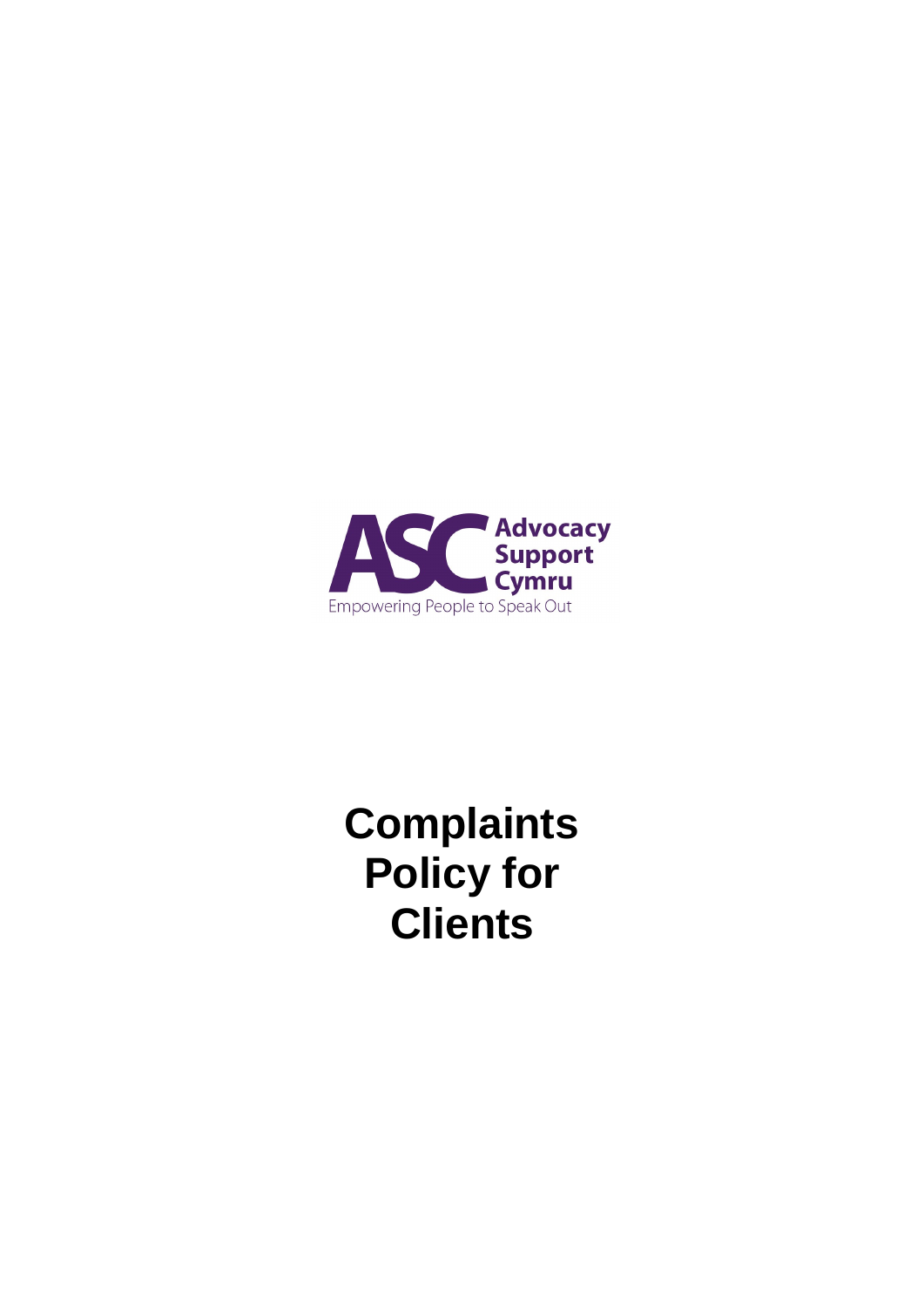# **CONTENT**

- **1. Introduction**
- **2. How to make a complaint / compliment**
- **3. STAGE 1 – Informal Resolution**
- **4. STAGE 2 – Formal Investigation**
- **5. STAGE 3 – Internal Appeal**
- **6. If the complainant remains dissatisfied?**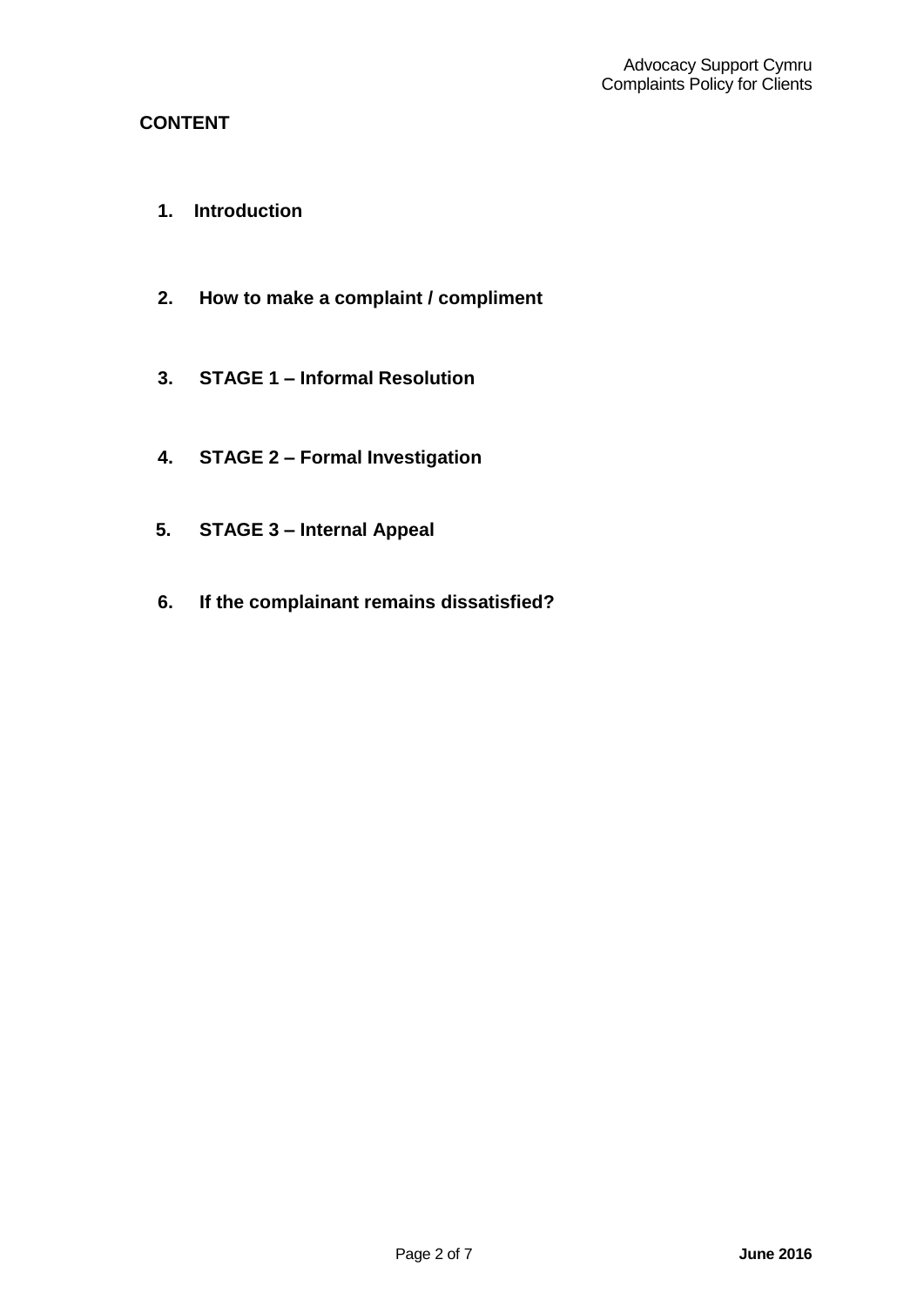### **1. Introduction**

- 1.1. This policy has been informed by the Advocacy Charter and Doing Well, Doing Better Standards for Health Services.
- 1.2. Generally, the purpose of our Complaints Policy is to resolve disputes informally without resorting to formal investigation as we feel this can resolve concerns with greater speed and efficiency.
- 1.3. The Complaints Policy plays an important part in improving ASC's accountability to stakeholders and supports improvement of its services by responding to feedback. All feedback is important to us and if we can improve our service as a result of any concerns, we will do so.
- 1.4. ASC encourages feedback about our service from our clients, professionals and other organisations.
- 1.5. All complaints to ASC will be logged in a central point and will be dealt with constructively, impartially and effectively in accordance with the complaints procedure.
- 1.6. This policy is applicable for clients. This policy does not apply to professionals, who should refer to our Complaints Policy for Professionals. Employees or trustees of ASC should refer to ASC's Grievance Policy & Procedure.
- 1.7. All feedback or concerns to ASC, will be dealt with in an open and fair way.

### **2. How to Make a Complaint / Compliment**

- 2.1. A complaint / compliment can be made in writing (letter or email) or verbally. Notes will be made of any verbal complaint and you will be asked to sign and date them. You will be given a copy of the signed notes.
- 2.2. If you have a complaint / compliment about our organisation, please contact:

The Finance and Admin Manager Advocacy Support Cymru Charterhouse 1 Links Business Park Fortran Road St. Mellons **Cardiff** CF3 0LT

Tel: 02920 540444

Or email: lsimms@ascymru.org.uk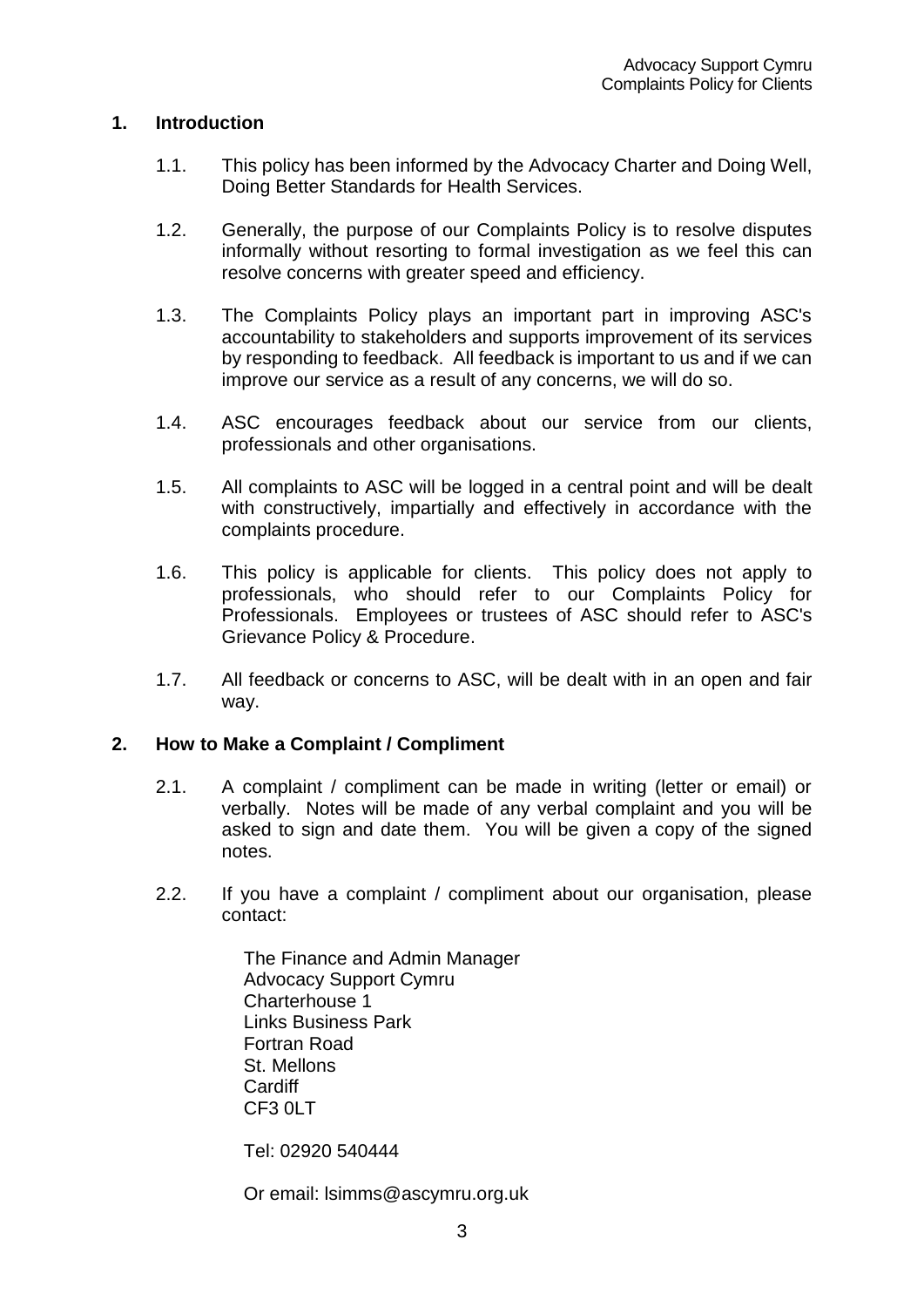- 2.3. Any complaint against the Executive Director should be addressed to The Chair of the Executive Committee.
- 2.4. ASC will not process anonymous complaints.
- 2.5. On receiving a complaint, an Investigating Manager will be allocated to you.
- 2.6. For any complaint you may have a supporter to help you through the process and / or make the complaint for you. This can be a friend, family member or other professional.
- 2.7. If you wish to use a supporter in making a complaint, you will need to supply ASC with written authorisation for them to act on your behalf. Appendix 1 attached can help you to do this.

#### **3. Stage 1 - Informal Resolution**

- 3.1. Generally, the purpose of this Complaints Policy is to resolve disputes informally without resorting to formal investigation as we feel this can resolve concerns with greater speed and efficiency. We will, however, always be guided by you and will always conduct a formal investigation if you wish us to do so.
- 3.2. Investigating Managers dealing with complaints must always explore every option to resolve complaints by working with you to agree a satisfactory outcome.
- 3.3. The Investigating Manager assigned to investigate your complaint will acknowledge it within 5 working days. The Investigating Manager will meet with you in person if you wish them to do so.
- 3.4. The Investigating Manager will consider whether the complaint should be escalated to Stage 2 (Formal Investigation) where the severity of the complaint warrants this.
- 3.5. The Investigating Manager will try to resolve your complaint in a timely way so that a written response can be provided within 15 working days from first receipt of your complaint. The response will include a written summary of the Manager's conclusions and will include any action taken. If this timescale cannot be met, the Investigating Manager will write to you to inform you of the reasons why.

### **If You Are Dissatisfied With the Outcome of the Informal Investigation**

3.6. If you are dissatisfied with our response under Stage 1, then you should inform the Finance and Admin Manager that the complaint has not been resolved. We would ask that you do this within 10 working days of receiving your outcome letter.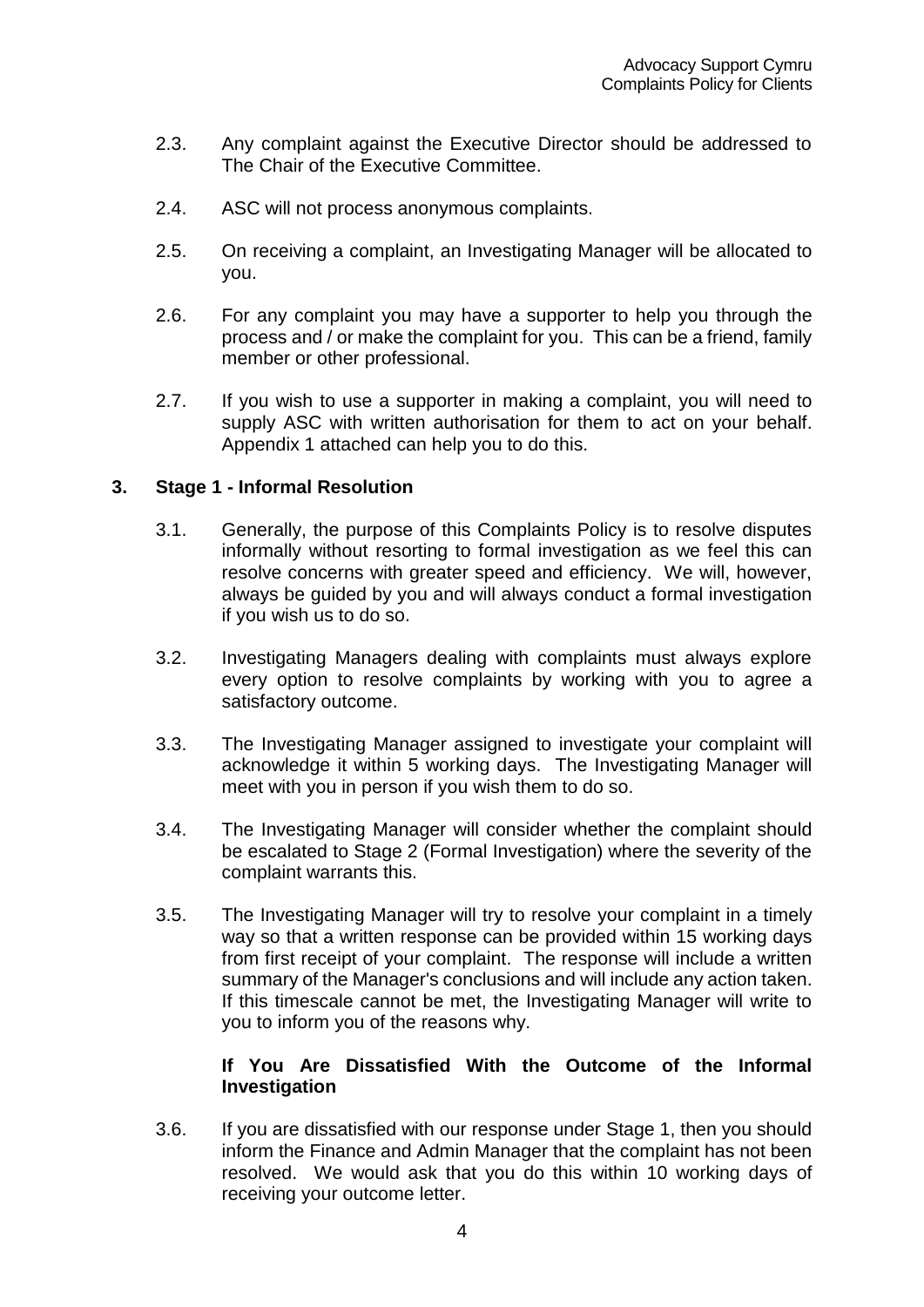3.7. The Finance and Admin Manager, will pass on the complaint to the Investigating Manager in order that they can proceed with a formal investigation. They will contact you within 5 working days of you registering your dissatisfaction and will then proceed with a formal investigation (Stage 2 of our Complaints Procedure).

### **4. Stage 2 – Formal Investigation**

- 4.1. The Investigating Manager handling your complaint will aim to complete a formal investigation within 25 working days of you registering your dissatisfaction.
- 4.2. The outcome of the formal investigation will be communicated to you within 5 working days of the conclusion of the investigation.

## **5. STAGE 3 – Appeal Process**

- 5.1. If you remain dissatisfied after Stage 2, then you should inform the Finance and Admin Manager that you wish to appeal. We would ask that you do this within 10 working days of the date the Stage 2 outcome has been communicated.
- 5.2. You will be asked to provide reasons why you are not satisfied with outcomes to Stages 1 and 2 of the Complaints Procedure in order to inform the appeal.
- 5.3. The Finance and Admin Manager will pass on the Complaint to another member of the Senior Management Team to Act as Appeals Manager. The Appeals Manager will confirm with you that the appeal is being undertaken within 5 working days.
- 5.4. The Appeals Manager will review documentation relating to Stages 1 and 2 of the complaint process. The review may also include a meeting with you or an interview with any staff member involved. This is likely to extend the timescale.
- 5.5. The Appeals Manager will either uphold the findings, decisions and actions taken or identify and offer to implement an alternative resolution(s) (which may include upholding the original complaint).
- 5.6. The outcome of the appeal will be communicated to you within 25 working days of you registering your dissatisfaction.

## **6. IF YOU REMAIN DISSATISFIED.**

6.1. Please inform the Finance and Admin Manager, who will escalate the complaint to the Executive Director within 5 working days of you registering your dissatisfaction. The Executive Director will review the appeal.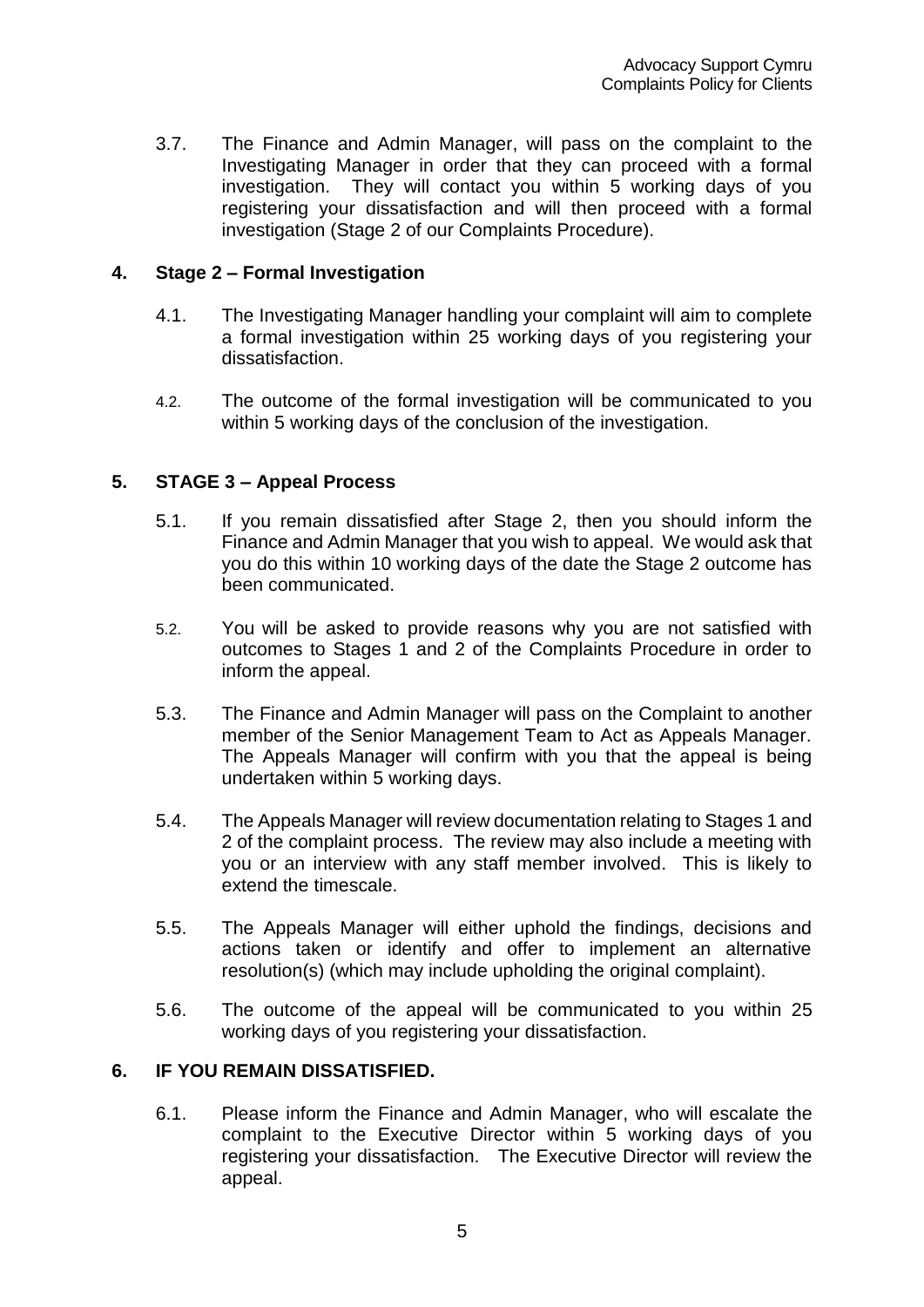- 6.2. The Executive Director will either uphold the findings, decisions and actions taken or identify and offer to implement an alternative resolution (which may include upholding the original complaint).
- 6.3. The outcome of the review will be communicated to you within 25 working days of you registering your dissatisfaction.

### **IF YOU ARE STILL DISSASATISFIED.**

6.4. After the ASC complaints procedure has been exhausted, and you still remain dissatisfied then you may refer your complaint to the Charity Commission. We will support you to do this if you require.